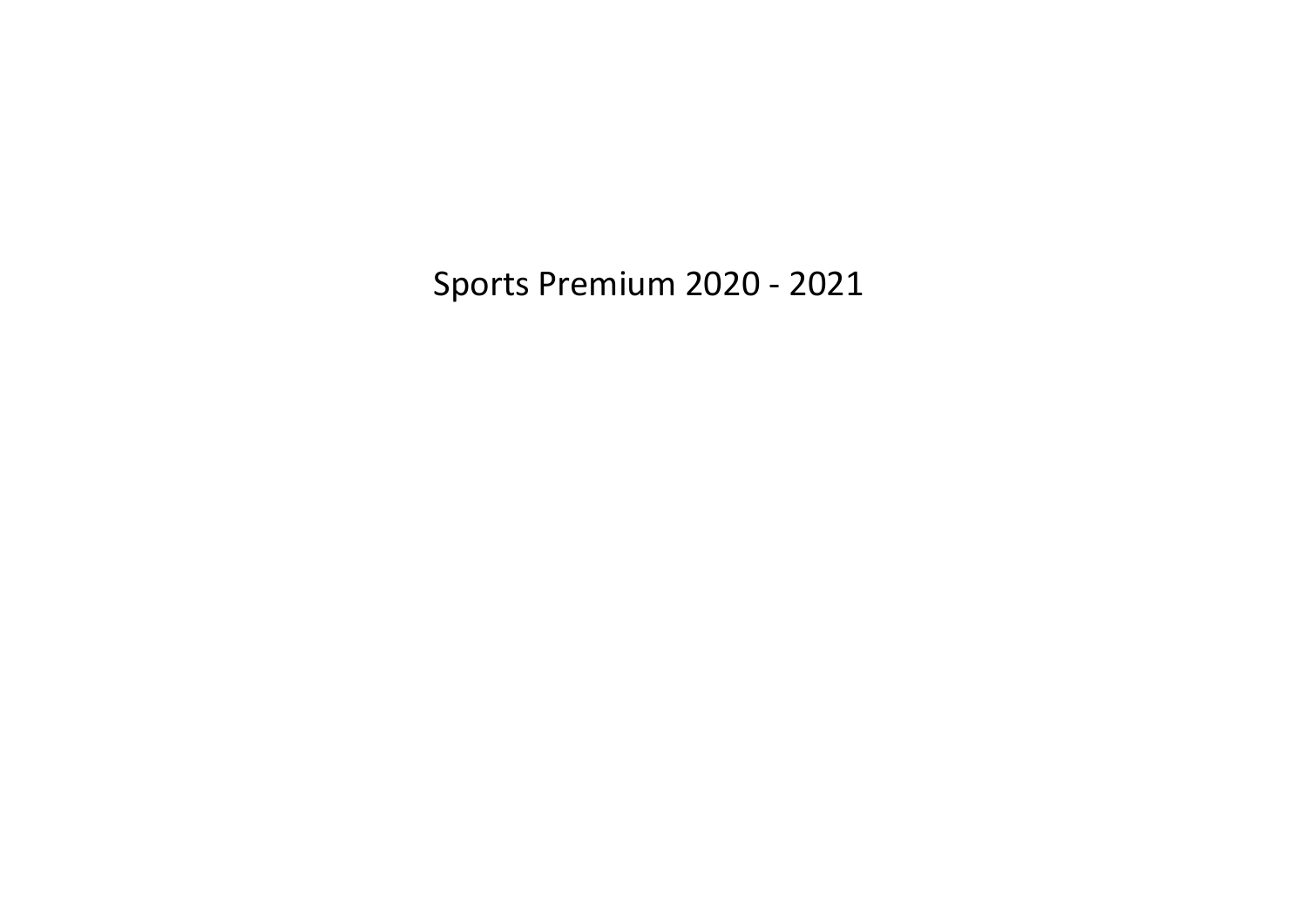| Key achievements to date:                                  | Areas for further improvement and baseline evidence of need: |
|------------------------------------------------------------|--------------------------------------------------------------|
| Schools game mark (Silver)                                 | Schools game mark (Gold)                                     |
| Rise in children taking part in intra school competitions. | Team building for upper KS2                                  |
| Rise in children taking part in inter school competitions  | Vary inter school competitions.                              |
|                                                            |                                                              |
|                                                            |                                                              |

| Meeting national curriculum requirements for swimming and water safety                                                                                                                                                         | Please complete all of the below*: |
|--------------------------------------------------------------------------------------------------------------------------------------------------------------------------------------------------------------------------------|------------------------------------|
| What percentage of your current Year 6 cohort swim competently, confidently and proficiently over a distance 100%<br>of at least 25 metres?                                                                                    |                                    |
| What percentage of your current Year 6 cohort use a range of strokes effectively [for example, front<br>crawl, backstroke and breaststroke]?                                                                                   | 75%                                |
| What percentage of your current Year 6 cohort perform safe self-rescue in different water-based<br>situations?                                                                                                                 | 50%                                |
| Schools can choose to use the Primary PE and Sport Premium to provide additional provision for swimming<br>but this must be for activity over and above the national curriculum requirements. Have you used it in this<br>way? | Yes/No                             |

\*Schools may wish to provide this information in April, just before the publication deadline.



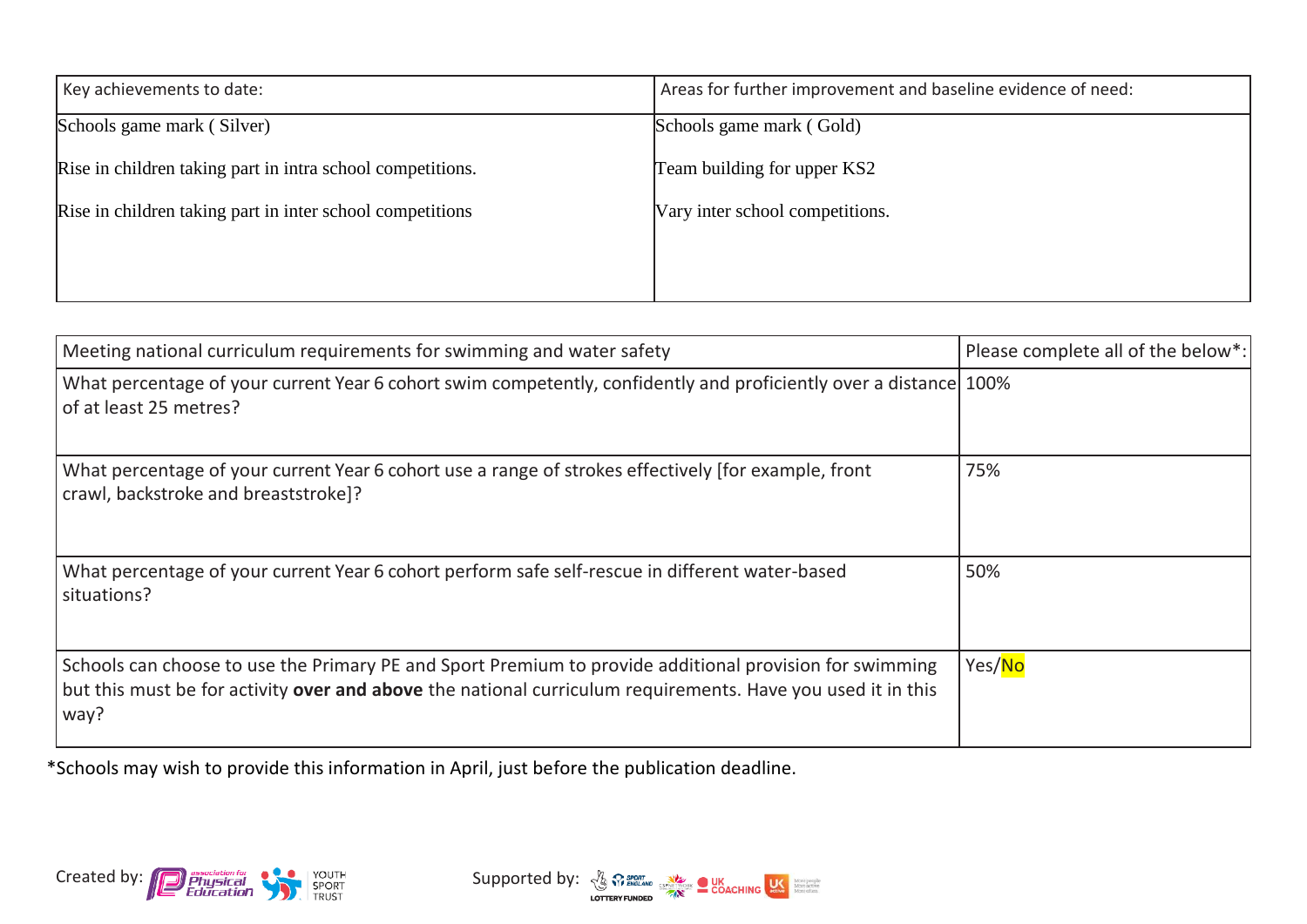| <b>Academic Year: 2020/2021</b>                                                                                                                                                                                                             | Amount allocated: £17,800                                                                                                                                                                                                                                                                        | Date Updated: 5.10.2020 |                                                                                                                                      |                                                           |
|---------------------------------------------------------------------------------------------------------------------------------------------------------------------------------------------------------------------------------------------|--------------------------------------------------------------------------------------------------------------------------------------------------------------------------------------------------------------------------------------------------------------------------------------------------|-------------------------|--------------------------------------------------------------------------------------------------------------------------------------|-----------------------------------------------------------|
| Key indicator 1: The engagement of all pupils in regular physical activity - Chief Medical Officer guidelines recommend that<br>primary school children undertake at least 30 minutes of physical activity a day in school                  | Percentage of total allocation:<br>22%                                                                                                                                                                                                                                                           |                         |                                                                                                                                      |                                                           |
| School focus with clarity on<br>intended impact on pupils:                                                                                                                                                                                  | Actions to achieve:                                                                                                                                                                                                                                                                              | Funding<br>allocated:   | Evidence and impact:                                                                                                                 | Sustainability and suggested<br>next steps:               |
| Engage children back into PE and<br>games after school closure by having<br>coaches to engage children during<br>lunchtime<br>To improve PE and sport throughout<br>the school day by purchasing new PE                                     | Children to have access to free<br>lunchtime coaching to get them<br>active as some children will not have<br>done much activity during the school $\text{\pounds}$ 3860<br>closure.<br>New equipment for the children to<br>use will help engage the children and<br>make sure all children can |                         | Children more engaged with<br>Physical activity after lockdown,<br>coaches motivating children to<br>take part in Physical education | Start back of after school clubs<br>in a range of sports. |
| equipment<br>Key indicator 2: The profile of PE and sport being raised across the school as a tool for whole school improvement                                                                                                             | participate in sport.                                                                                                                                                                                                                                                                            |                         |                                                                                                                                      | Percentage of total allocation:                           |
|                                                                                                                                                                                                                                             | 2%                                                                                                                                                                                                                                                                                               |                         |                                                                                                                                      |                                                           |
| School focus with clarity on<br>intended impact on pupils:                                                                                                                                                                                  | Actions to achieve:                                                                                                                                                                                                                                                                              | Funding<br>allocated:   | Evidence and impact:                                                                                                                 | Sustainability and suggested<br>next steps:               |
| Sports workshops in different sports.<br>This will give children a chance to try<br>new sports through the year. Look at<br>inviting sports coaches in from a wide<br>range of sports to introduce the<br>children to different activities. | Moving over from the previous year<br>due to the school closure. Children<br>will benefit from trying different<br>sports, which they can then take up<br>in clubs                                                                                                                               | £350                    | Children benefited from trying<br>inclusive sports (Paralympic<br>workshop) to engage with new<br>activities.                        | More new sports through<br>workshops next year            |